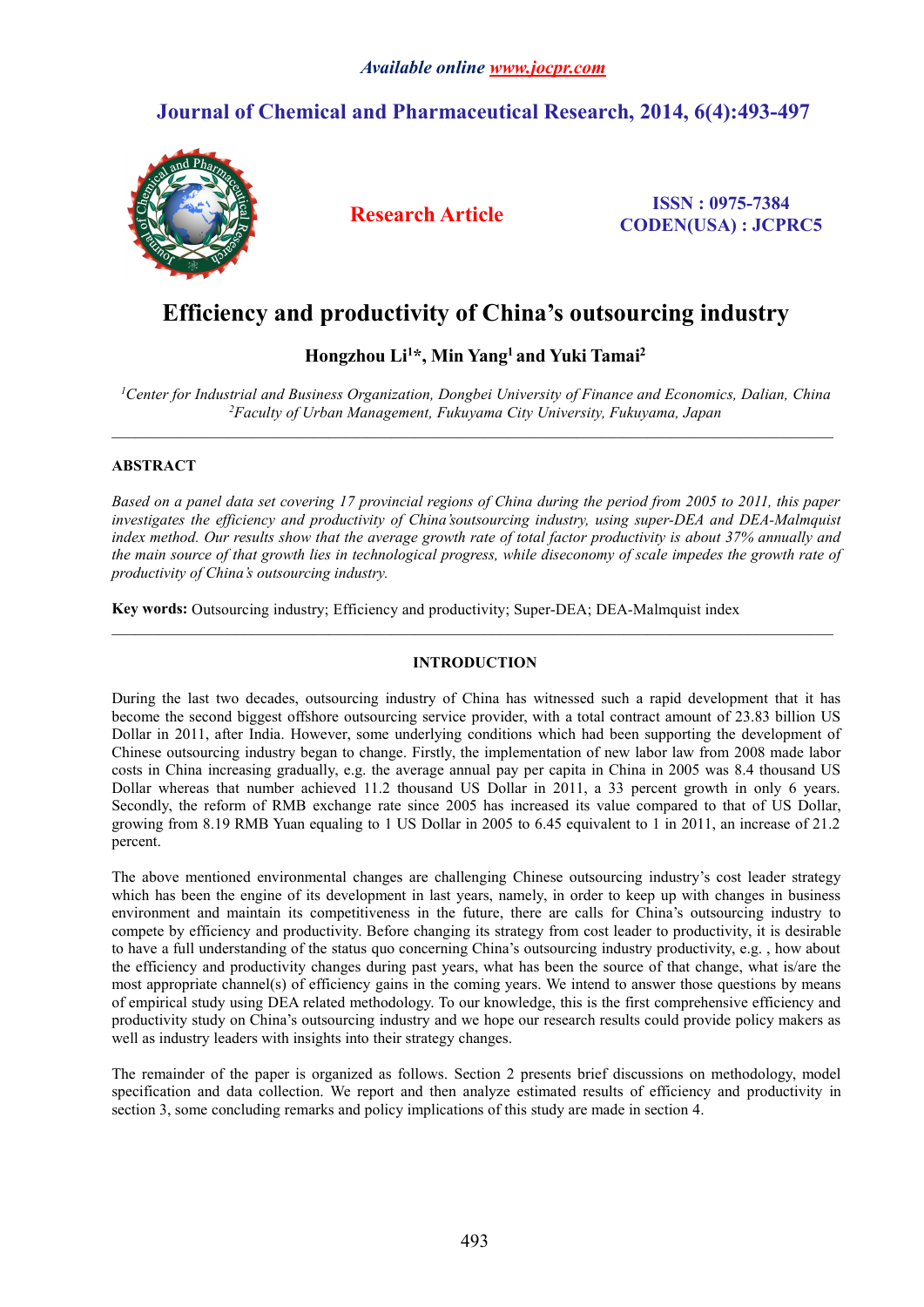## **EXPERIMENTAL SECTION**

*\_\_\_\_\_\_\_\_\_\_\_\_\_\_\_\_\_\_\_\_\_\_\_\_\_\_\_\_\_\_\_\_\_\_\_\_\_\_\_\_\_\_\_\_\_\_\_\_\_\_\_\_\_\_\_\_\_\_\_\_\_\_\_\_\_\_\_\_\_\_\_\_\_\_\_\_\_\_*

#### **Methodology, model specification and data**

#### *2.1 Methodology and model specification*

We take 17 provincial regions of China, where 21 model cities for outsourcing industry are located and the outsourcing industry outputs account for about 95% of national total outputs, as decision making units, investigating efficiency, productivity change and its source using a panel data set from 2005 to 2011. We will not provide any detailed explanation on DEA related methodology due to limited space of this paper as well as the existence of that kinds of review papers and books [1].

#### *2.2Data collection*

In line with Cobb-Douglas production function model, the choice of inputs to production should mainly focus on labor factor and capital factor. Taking availability and credibility of data collection into consideration, we use labor forces engaging in and capital investments in information processing, computer service and software as labor input and capital input to outsourcing industry, respectively. As to outputs, the study chooses the money value of software service exports as well as revenues from system integration and support service as two outsourcing industry's output indexes.

The definition of outsourcing industry in this study follows that given by Commercial Department of China in its 556th notice, titled *the notice on implementation of model projects in service outsourcing industry*, issued in 2006, data employed is mainly collected from *China statistic yearbook in electronic information industry* and *China yearbook in information industry*, part of data are taken from outsourcing industry leading website *China service outsourcing internet* and academic database providers such as *CEInet Statistics Database* and *DRCNET Statistics Database System*.

Table 1 presents a summary statistics of the variables included in this study. All monetary values are adjusted for inflation by GDP index and measured in year 2005 Chinese RMB and US Dollar.

|  |  | Table 1 The mean of inputs and outputs variables for 17 DMUs from 2005 to 2011 |
|--|--|--------------------------------------------------------------------------------|
|--|--|--------------------------------------------------------------------------------|

|      | £ 1                 | $\sim$ 2           |            |                    |
|------|---------------------|--------------------|------------|--------------------|
|      | (Million US Dollar) | (Million RMB Yuan) | (Thousand) | (Million RMB Yuan) |
| 2005 | 94.1                | 110.194            | 57.24      | 7015.3             |
| 2006 | 303.2               | 122.430            | 61.53      | 7047.1             |
| 2007 | 358.1               | 111.323            | 66.38      | 6151.8             |
| 2008 | 580.5               | 142.221            | 72.04      | 6470.8             |
| 2009 | 885.4               | 169.633            | 77.98      | 7117.4             |
| 2010 | 1156.9              | 197.512            | 85.57      | 6041.4             |
| 2011 | 1448.7              | 265.368            | 98.94      | 4656.7             |

*Y*<sup>1</sup> *: software service exports ; Y*<sup>2</sup> *:revenues from system integration and supporting service;*

 $X_1$  : labor forces engaging in information processing;  $\ X_2$  : capital investments in information processing.

#### **RESULTS AND ANALYSIS**

#### *3.1 Estimates of efficiency and its decomposition*

We calculate efficiency scores of every DMU using super-DEA model given that traditional DEA model is incapable of ranking DMU when the numbers of efficient DMU are more than one. For DMU that have efficiency scores below or equal to one, the results from super-DEA model and traditional DEA model are the same, while for DUM that have efficiency scores beyond one, the results from two models are different. Table 2 provides the technical efficiencies and their decomposition of individual DMUs in 2011(other years' results are available on request).

As shown in Table 2, outsourcing industries in Liaoning, Sichuan, Chongqing and Shanghai obtained efficiency scores beyond one, meaning those DMUs produced at the frontier in 2011 and could not produce more effectively under given production technology. Pure technical efficiency stands for the deviation of realized production from production possibility frontier, reflecting the internal management level and resource utility level of DMUs with given production technology, ranging from zero to one, the average value of pure technical efficiency of 17 DMUs in 2011was 0.934, a relatively higher score when compared with that of scale efficiency. While as far as individual DUM is concerned, a slight difference could be found, ranging from 1 for Liaoning and other regions to 0.761 for Zhejiang province, indicating there isa big room for improvements in management level and resource utility level. As indicated by the name, scale efficiency gives hints on whether DMUs have achieved best scale economy, a state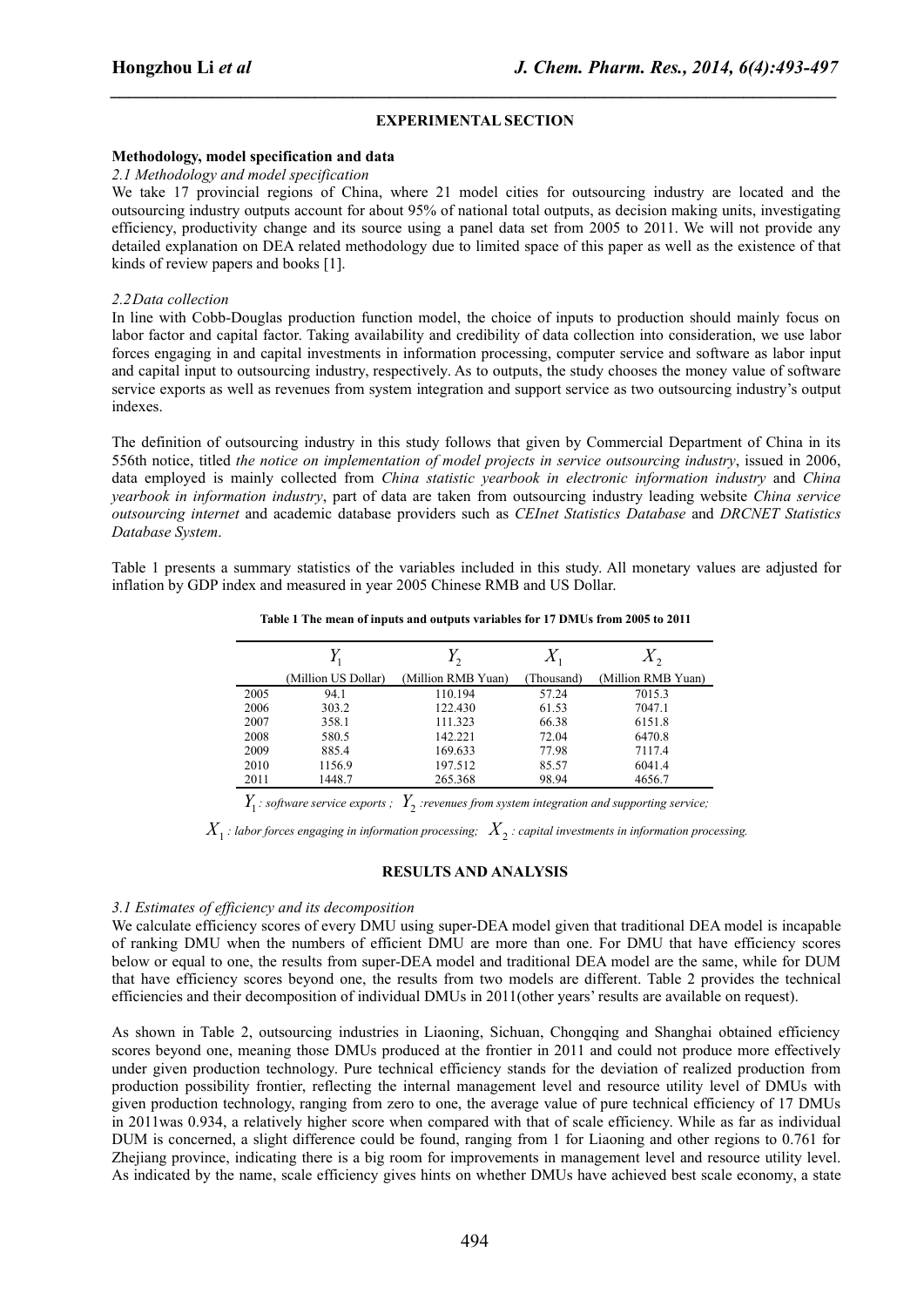of being equal to one. In contrast to pure technical efficiency, the average score of scale efficiency for DUMs was small and the difference among individual DMUs was quite big, ranging from 0.06 for Anhui and 0.08 for Heilongjiang to 1 for Liaoning and other 3 regions.

*\_\_\_\_\_\_\_\_\_\_\_\_\_\_\_\_\_\_\_\_\_\_\_\_\_\_\_\_\_\_\_\_\_\_\_\_\_\_\_\_\_\_\_\_\_\_\_\_\_\_\_\_\_\_\_\_\_\_\_\_\_\_\_\_\_\_\_\_\_\_\_\_\_\_\_\_\_\_*

| <b>DMU</b>   | Ranking        | Super-DEA | <b>DEA</b> | Pure technical<br>Efficiency | Scale<br>efficiency | Trends in scale<br>economy |
|--------------|----------------|-----------|------------|------------------------------|---------------------|----------------------------|
| Beijing      | 8              | 0.707     | 0.707      |                              | 0.707               | drs                        |
| Tianjin      | 12             | 0.233     | 0.233      |                              | 0.233               | <i>irs</i>                 |
| Shanghai     | 4              | 1.184     |            |                              |                     | ۰                          |
| Liaoning     |                | 3.959     |            |                              |                     |                            |
| Guangdong    | 6              | 0.876     | 0.876      |                              | 0.876               | drs                        |
| Jiangsu      | 5              | 0.946     | 0.946      | 0.951                        | 0.995               | <i>irs</i>                 |
| Shandong     | 7              | 0.846     | 0.846      | 0.868                        | 0.974               | <i>irs</i>                 |
| Zhejiang     | 10             | 0.536     | 0.536      | 0.761                        | 0.704               | <i>irs</i>                 |
| Fujian       | 11             | 0.513     | 0.513      | 0.976                        | 0.525               | <i>irs</i>                 |
| Hubei        | 14             | 0.113     | 0.113      | 0.85                         | 0.133               | <i>irs</i>                 |
| Anhui        | 17             | 0.057     | 0.057      | 0.951                        | 0.06                | <i>irs</i>                 |
| Heilongjiang | 16             | 0.067     | 0.067      | 0.835                        | 0.08                | <i>irs</i>                 |
| Jiangxi      | 13             | 0.121     | 0.121      |                              | 0.121               | <i>irs</i>                 |
| Hunan        | 15             | 0.103     | 0.103      | 0.813                        | 0.126               | II'S                       |
| Sichuan      | $\overline{2}$ | 1.651     |            |                              |                     | ۰                          |
| Chongqing    | 3              | 1.638     |            |                              |                     | ۰                          |
| Shanxi       | 9              | 0.630     | 0.63       | 0.869                        | 0.724               | 1rs                        |
| Average      |                | 0.803     | 0.573      | 0.934                        | 0.603               |                            |

**Table 2 Efficiency scores and their decomposition for 17 DUMS in 2011**

In concluding this subsection, we argue that scale diseconomy due in particular to small scale ( as shown in Table 2, most DUMs were a state of increase return to scale) led to low technical efficiency scores in 2011, being 0.573 from traditional DEA model and 0.803 from super-DEA model. As exceptions, outsourcing industries in Beijing and Guangdong were facing decrease return on scale, indicating that both provinces should reduce their scales to a proper level in order for further efficiency gains.

**Table 3 Annual productivity changes for 17 DMUs from 2005 to 2011**

| Period<br>DMU               | $05-06$ | 06-07 | $07-08$ | 08-09 | $09-10$ | $10 - 11$ | Average<br>a |
|-----------------------------|---------|-------|---------|-------|---------|-----------|--------------|
| Beijing                     | 1.05    | 0.78  | 1.11    | 0.84  | 1.14    | 1.56      | 1.08         |
| Tianjin                     | 0.94    | 0.61  | 2.27    | 1.76  | 1.42    | 1.42      | 1.40         |
| Shanghai                    | 2.27    | 1.03  | 1.11    | 1.15  | 1.19    | 1.40      | 1.36         |
| Liaoning                    | 2.73    | 1.20  | 1.43    | 1.89  | 1.09    | 1.60      | 1.66         |
| Guangdong                   | 2.26    | 0.65  | 1.87    | 1.27  | 1.05    | 1.37      | 1.41         |
| Jiangsu                     | 2.30    | 1.62  | 1.37    | 1.22  | 1.02    | 1.02      | 1.43         |
| Shandong                    | 1.37    | 1.06  | 1.19    | 1.75  | 1.63    | 1.19      | 1.37         |
| Zhejiang                    | 1.33    | 1.00  | 1.22    | 1.12  | 1.11    | 1.19      | 1.16         |
| Fujian                      | 0.78    | 0.90  | 1.21    | 1.33  | 1.49    | 0.96      | 1.11         |
| Anhui                       | 0.57    | 1.28  | 0.78    | 0.79  | 0.97    | 0.97      | 0.89         |
| Hubei                       | 4.97    | 0.61  | 1.21    | 1.44  | 1.09    | 0.88      | 1.70         |
| Heilongjiang                | 1.07    | 1.13  | 0.93    | 0.99  | 1.22    | 0.87      | 1.04         |
| Jiangxi                     | 1.12    | 0.83  | 4.80    | 0.54  | 0.48    | 1.32      | 1.52         |
| Hunan                       | 1.50    | 0.96  | 0.73    | 0.88  | 0.90    | 3.34      | 1.39         |
| Sichuan                     | 2.52    | 1.56  | 0.31    | 2.14  | 0.53    | 1.55      | 1.44         |
| Chongqing                   | 2.30    | 1.50  | 1.10    | 1.58  | 1.00    | 2.13      | 1.60         |
| Shanxi                      | 1.01    | 0.73  | 5.82    | 1.45  | 0.42    | 1.51      | 1.82         |
| <b>Average</b> <sup>a</sup> | 1.77    | 1.03  | 1.67    | 1.30  | 1.04    | 1.43      | 1.37         |

*<sup>a</sup> The results are arithmetic means of individual indexes.*

#### *3.2Estimates of total factor productivity change*

Table 3 presents annual productivity change from 2005 to 2011. As can be seen, the productivity of China's outsourcing industry is in a trend of increase during the sample period, with a growth rate of 37 percent per year on average. In particular, the growth rate from 2005 to 2006 was 77 percent, the biggest one during the sample period. We think of this as the results of announcement by central government in 2005 of supporting outsourcing industry and the relatively low level of starting point in 2005 which means a big room for growth. So far as individual DMU is concerned, results show that Liaoning and Chongqing have experienced rapid development in their outsourcing industries for the sample period whereas Anhui is the only DMU that has suffered from a decrease. As will be discussed afterward, Liaoning has served as the benchmark for nationwide outsourcing industry. As for Chongqing, there are 26 national research universities, engineering centers and state key laboratories, over 800 thousand talents, including 33 academicians from Chinese Academy of Sciences and Chinese Academy of Engineering are working in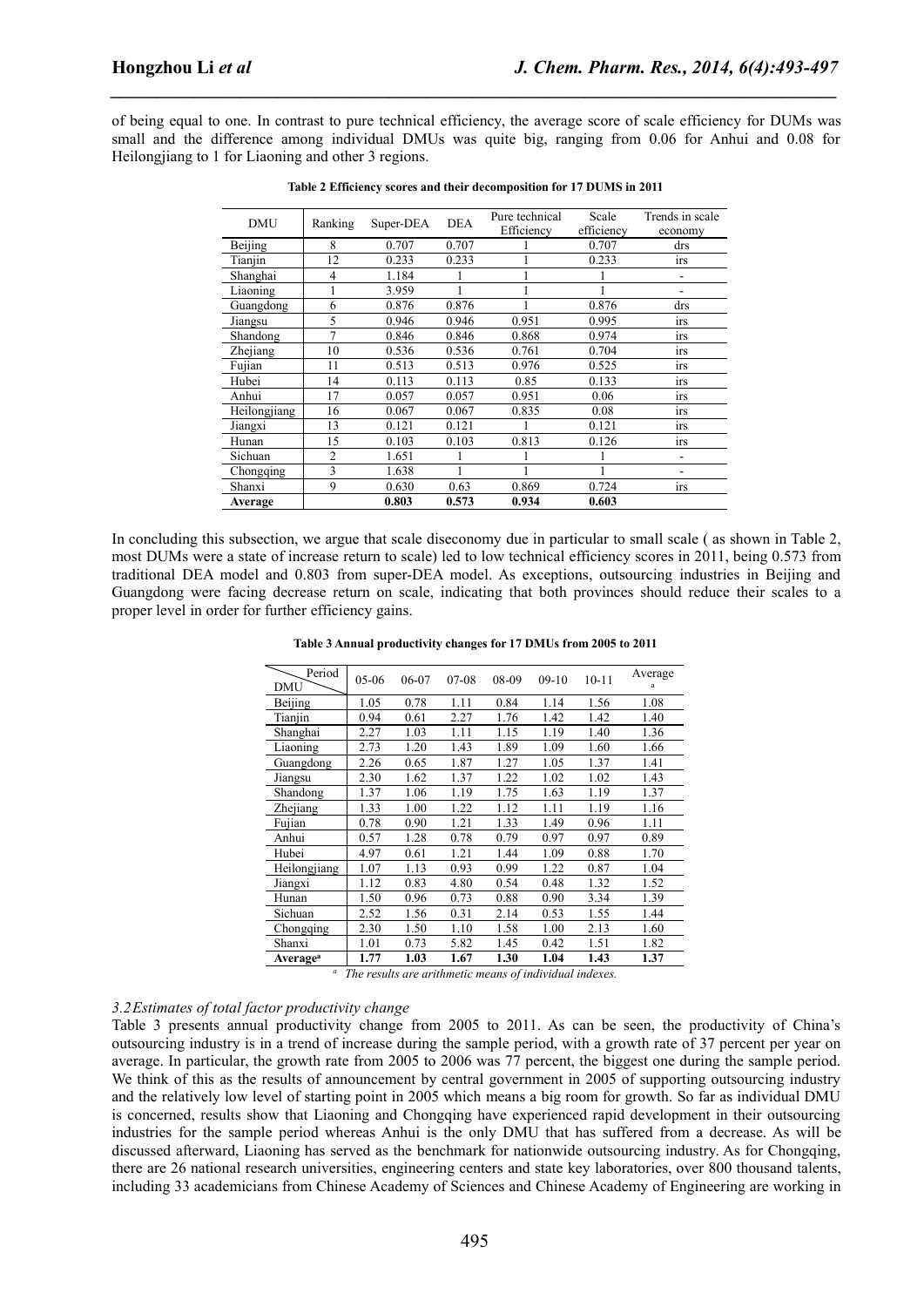those academic institutes, which consequently lay the foundations for the development of outsourcing industry. While on reasons for decrease in Anhui, chen argues that the slow speed at which infrastructure construction and over competition against limited resources needed for outsourcing development eventually impede the growth of outsourcing industry in this province [2].

*\_\_\_\_\_\_\_\_\_\_\_\_\_\_\_\_\_\_\_\_\_\_\_\_\_\_\_\_\_\_\_\_\_\_\_\_\_\_\_\_\_\_\_\_\_\_\_\_\_\_\_\_\_\_\_\_\_\_\_\_\_\_\_\_\_\_\_\_\_\_\_\_\_\_\_\_\_\_*

#### *3.3 Decomposition of productivity change*

Pioneered by Farrell (1957)[3], extended mainly by Caves et al. (1982)[4] and Färe et al. (1989, 1994)[5-6], the research on the source of productivity change has witnessed vital progresses during the past years. Following Färe et al. (1994), the productivity (or total productivity factor, hereinafter, TFP) change can be defined by the product of pure efficiency change (PEC), scale efficiency change (SEC) and technological change (TC), which could be seen as the evidence of catching up, scale fitness and innovation. In addition, the product of PEC and SEC is usually referred to astechnical efficiency change (TEC).

As can be seen in Table 4, during the period from 2005 to 2011, the geometric means of TPP change in China's outsourcing industry is about 27.2 percent per year on average, which is smaller than arithmetic means. With respect to the source of TFP change, it is apparent that technological change accounts for the most share of TPF change, whereas pure efficiency change, reflecting the distance from realized production point to production possibility frontier and catching-up effects in a given period, shows a minus change of 0.3 percent per year on average.

| Table 4 Malmquist index of average productivity changes: 2005 to 2011 |  |
|-----------------------------------------------------------------------|--|
|-----------------------------------------------------------------------|--|

| Items<br><b>DMU</b>  | <b>TEC</b> | ТC    | <b>PEC</b> | <b>SEC</b> | TPC change |
|----------------------|------------|-------|------------|------------|------------|
| Beijing              | 0.944      | 1.076 | 1.000      | 0.944      | 1.015      |
| Tianjin              | 0.991      | 1.284 | 1.016      | 0.975      | 1.272      |
| Shanghai             | 1.000      | 1.296 | 1.000      | 1.000      | 1.296      |
| Liaoning             | 1.000      | 1.576 | 1.000      | 1.000      | 1.576      |
| Guangdong            | 1.126      | 1.165 | 1.084      | 1.039      | 1.312      |
| Jiangsu              | 1.157      | 1.198 | 1.099      | 1.052      | 1.385      |
| Shandong             | 1.073      | 1.255 | 0.980      | 1.095      | 1.347      |
| Zhejiang             | 0.973      | 1.186 | 0.941      | 1.034      | 1.154      |
| Fujian               | 1.083      | 1.021 | 0.984      | 1.100      | 1.106      |
| Hubei                | 1.067      | 1.245 | 0.963      | 1.108      | 1.328      |
| Anhui                | 0.713      | 1.333 | 0.757      | 0.943      | 0.951      |
| Heilongjiang         | 0.906      | 1.124 | 0.823      | 1.100      | 1.019      |
| Jiangxi              | 1.122      | 1.115 | 1.164      | 0.964      | 1.251      |
| Hunan                | 1.127      | 1.058 | 0.948      | 1.189      | 1.193      |
| Sichuan              | 1.407      | 1.180 | 1.228      | 1.146      | 1.659      |
| Chongqing            | 1.136      | 1.225 | 0.963      | 1.180      | 1.392      |
| Shanxi               | 1.368      | 1.198 | 1.000      | 1.368      | 1.640      |
| Average <sup>a</sup> | 1.058      | 1.202 | 0.997      | 1.062      | 1.272      |

*a the results are geometric means of individual indexes.*

As the main contributor to TFP change, technological change refers to creation and application of new knowledge to various activities of the production process, resulting in economic benefits. Employees could produce more outputs with given inputs by means of on and/or off the job training, process reenginerring, introduction of new equipments and so on. Further to that, they may creat high value-added products or service at a given time by the help of R&D actitities. Although all of the above mentioned channels could bring about technological change, as far as outsourcing industry is concerned, it is personnel training, process reengineering and the development of high value added products, rather than equipment investmens that play a mojor role in the technological progress.

As mentioned above, the outsourcing industry in Liaoning has been serving as the benchmark for that in the rest of China. By talking with business executives from some outsourcing servive providers, we are informed general developing pathes of technological progress, namely at the outset of the outsourcing industry, training and process reengineering are the main channels,while as the accumaltion of experience, lessons and other resources, a switching from low-end low value added activities to high-end high value added activities become gradually more important in improving the speed of technological change.

#### **CONCLUSION**

Based on a panel data set covering 17 provincial regions of China during the period from 2005 to 2011, this paper investigates the efficiency and productivity of China outsourcing industry using super-DEA and DEA-Malmquist index method. Our research shows: (1) with the contribution from technological change, the productivity of China outsourcing industry has experienced a rapid growth during the period from 2005 to 2011; (2) outsourcing industries